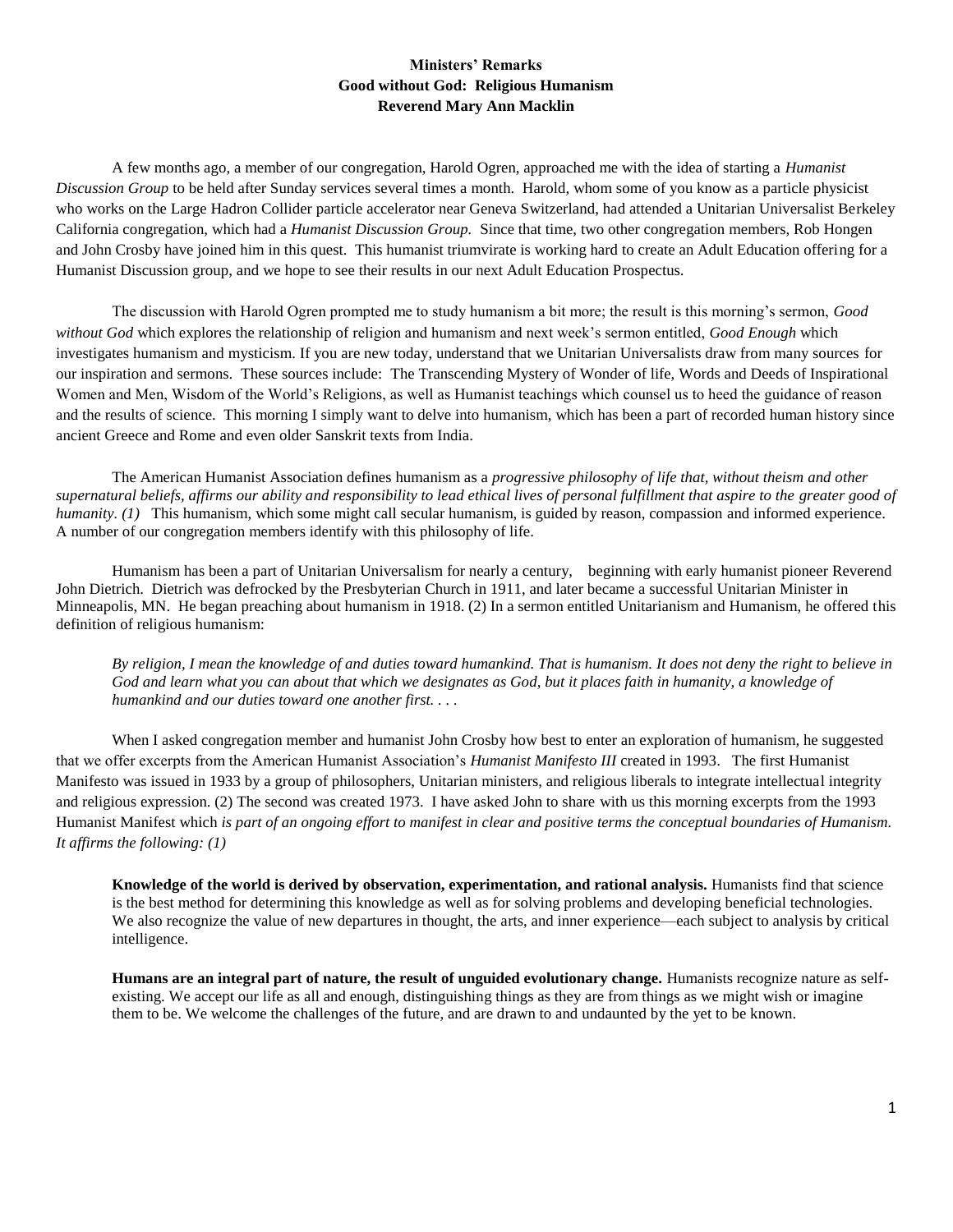**Ethical values are derived from human need and interest as tested by experience.** Humanists ground values in human welfare shaped by human circumstances, interests, and concerns and extended to the global ecosystem and beyond. We are committed to treating each person as having inherent worth and dignity, and to making informed choices in a context of freedom consonant with responsibility.

**Life's fulfillment emerges from individual participation in the service of humane ideals.** We aim for our fullest possible development and animate our lives with a deep sense of purpose, finding wonder and awe in the joys and beauties of human existence, its challenges and tragedies, and even in the inevitability and finality of death. Humanists rely on the rich heritage of human culture and the lifestance of Humanism to provide comfort in times of want and encouragement in times of plenty.

**Humans are social by nature and find meaning in relationships.** Humanists long for and strive toward a world of mutual care and concern, free of cruelty and its consequences, where differences are resolved cooperatively without resorting to violence. The joining of individuality with interdependence enriches our lives, encourages us to enrich the lives of others, and inspires hope of attaining peace, justice, and opportunity for all.

**Working to benefit society maximizes individual happiness.** Progressive cultures have worked to free humanity from the brutalities of mere survival and to reduce suffering, improve society, and develop global community. We seek to minimize the inequities of circumstance and ability, and we support a just distribution of nature's resources and the fruits of human effort so that as many as possible can enjoy a good life. (1)

In this congregation we gather together within a vast array of theological expression and interest. From humanist, agnostic, atheist to theistic, naturalist, Buddhist, earth-centered, Christian, Jewish, Islamic, Hindu, Native tradition, mysticism and others. We are liberal religious seekers. It is good to be together.

## **Good without God Reverend Mary Ann Macklin**

Writer and humanist Aldous Huxley stated, "After silence, that which comes nearest to expressing the inexpressible is music," (3, pg 24) So I begin in gratitude for our musicians. In many ways this sermon is about holding each other in the pale moonlight and the silent secrets of those times when we simply need each other to face the tragedies and transformations of life. It is about gathering here in the mystery of the hour in our humanness whether we are long-time members or first timers, whether we are theists or nontheists.

Research tells us that people often walk through the doors of a congregation for the first time when they are experiencing significant transition or some type of crisis in their lives. Others may be prompted to come as a result of a small event, an invitation, an exploration, a returning. We come here searching for meaning. Faith is about meaning making in our lives. Sometimes, we arrive here because we are lonely and we want to journey with other liberal religious seekers. We arrive here with questions. We arrive here to make the world a better place. We arrive here to worship together.

My colleague, Reverend Doctor Kendyll Gibbons, a self-identified humanist minister serves the First Unitarian Society of Minneapolis, MN (the same congregation served by the earlier mentioned  $20<sup>th</sup>$  century humanist pioneer Reverend John Dietrich,). Reverend Gibbons defines worship as follows, "*Worship is participation in a community's intentional creation of a dramatic, symbolic work of art, which re-presents what is real and valuable in its world, in response to the power of the pain and the promise of human existence."* Reverend Gibbons also offers the following description of her religious orientation:

*I am a Unitarian Universalist religious humanist. Like the founders of modern humanism, I maintain that it is important not to cut ourselves off from the common language of thousands of years of human wisdom. While I have no belief in any supernatural beings or forces, I do acknowledge the reality of such abstract and intangible qualities as love, justice, beauty, and the human spirit. I embrace and advocate for the natural experience of reverence, as a source of value in and for this world.* (4)

Are you a religious humanist? Am I a religious humanist? Yes, I would say that I am, and would venture that most Unitarian Universalists are to some degree because we affirm humanist teachings which counsel us to heed the guidance of reason and the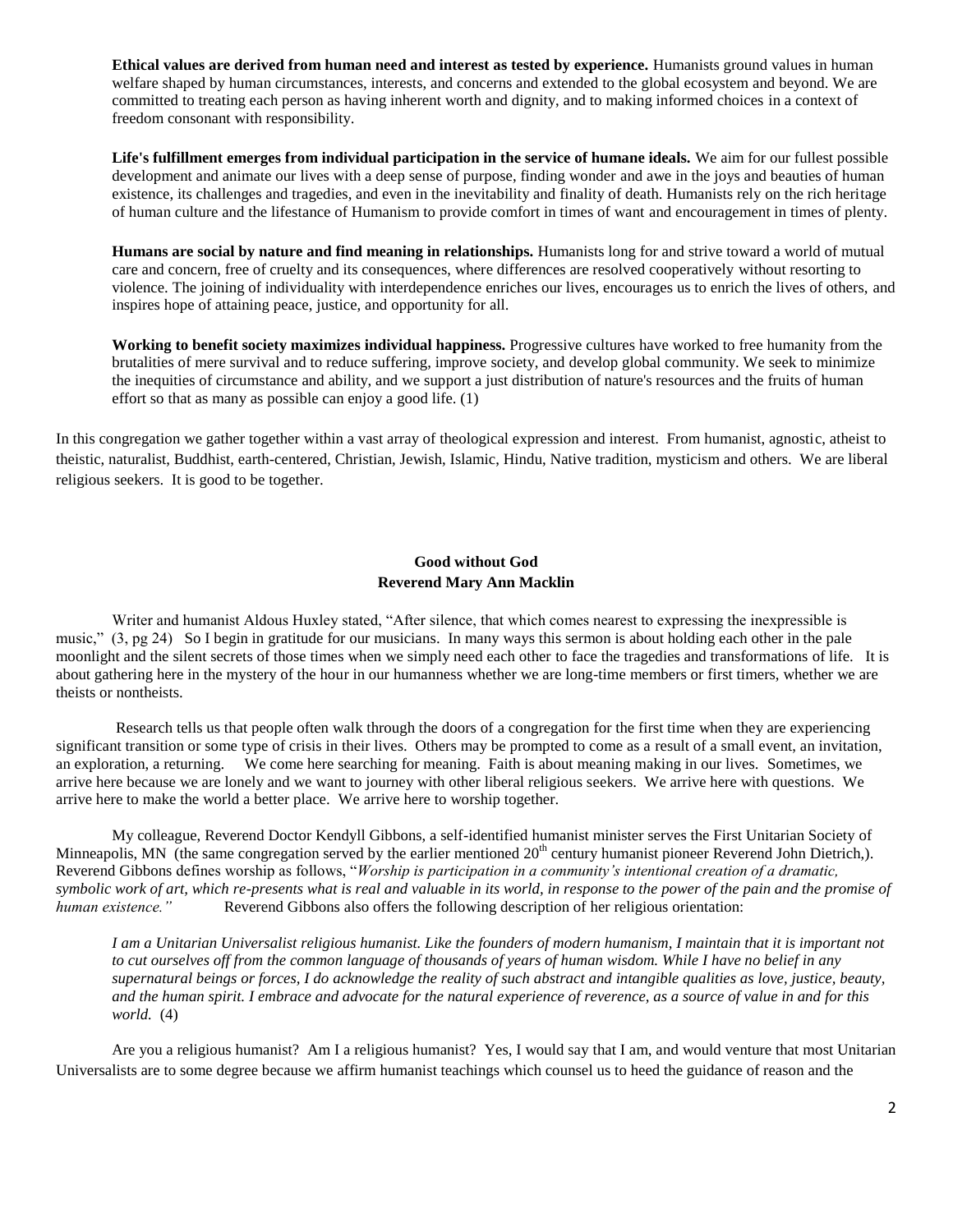results of science. However, I also consider myself a humanist mystic or a mystic humanist, depending on the day. And I will explore that paradox further in next Sunday's sermon entitled, *Good Enough*. Suffice to say, there are variations of religious humanism within Unitarian Universalism.

This past Wednesday, I met had our monthly Board of Directors meeting. After President Steve Dillon called the meeting to order, we lit a chalice in the center of the table and recited the chalice lighting words together, "We light this chalice, lamp of our heritage, for the light of truth, the warmth of community, the fire of commitment and the spark of the sacred which calls to each of us to care for our earth,". These words, whether in worship or in a business meeting, serve to ground us in our congregational vision, *Seeking the Spirit, Building Community, Changing the World.* After the Chalice Lighting, our congregation's treasurer offered our opening words; he had selected an passage from Krista Tippet's Einstein's God: Conversations about Science and the Human Spirit. This book is now on my summer reading list. Treasurer John Lawson read these words from Albert Einstein:

*I cannot conceive of a personal God who would directly influence the actions of individuals or would sit in judgment on creatures of its own creation. I cannot do this in spite of the fact that mechanistic causality has, to a certain extent, been placed in doubt by modern science. My religiosity consists in a humble admiration of the infinitely superior spirit that reveals itself in the little that we, with our weak and transitory understanding, can comprehend reality. Morality, is of the highest importance, but for us, not God. (5)*

Morality is of importance for us. Can we be good without God? It seems like an odd question to me. And I readily agree with Harvard's humanist Chaplain, Greg Epstein, that such a question, Can we be good without God?

*does not need to be answered—it needs to be rejected outright. To suggest that one can't be good without belief in God is not just an opinion, a mere curious musing—it is a prejudice. This is the sort of all or nothing condemnation of a huge population if one suggests that goodness and morality require belief in a deity. (6)* 

Epstein, the author of the New York Times Bestseller, Good Without God: What a Billion Nonreligious People Do Believe, begins his book with a dedication to Rabbi Sherwin Wine and this song from Humanist Judaism:

> *Where is my light My light is in me Where is my hope? My hope is in me. Where is my strength? My strength is in me….and you.*

I have to admit my own ignorance and naiveté when it comes to prejudice against humanists who may identify as atheists, agnostics, freethinkers, or other non-theistic descriptions. I grew up in a family of scientists and freethinkers. Although we were raised in the local Presbyterian Church, its theology was never imposed upon me. We attended, I believe, more for a sense of community. While my family was by no means perfect (I have yet to find a family that is) we tried to do good, for the most part. We spent a lot of time outdoors. Although not taught overtly, I grew up with a sense of reverence for the earth and creation. Also, watching Carl Sagan's Cosmos series or the Undersea World of Jaque Cousteau provided me with a sense of mystery and wonder far beyond anything I'd experienced in church. *Can we be good without God?* Of course.

So, two years ago, when the *You Can Be Good without God* bus campaign controversy erupted here in Bloomington, I was dumbfounded. The hostility that arose was disturbing. The hullabaloo occurred because a group, the Indiana Atheist Bus Campaign, sought to buy an ad to be placed on Bloomington Transit Bus's. The ad featured a green meadow and blue skies with white clouds and stated *You Can Be Good without God.* 

Initially Bloomington Transit denied permission for the ad. But the atheist group did not give up. In fact, they applied for a telephone number, so they could increase their communications. They were given the number 812-666-4135. As some of you know, 666 is the mythical biblical sign of the beast. As columnist Mike Leonard suggested about the issuance of this phone number,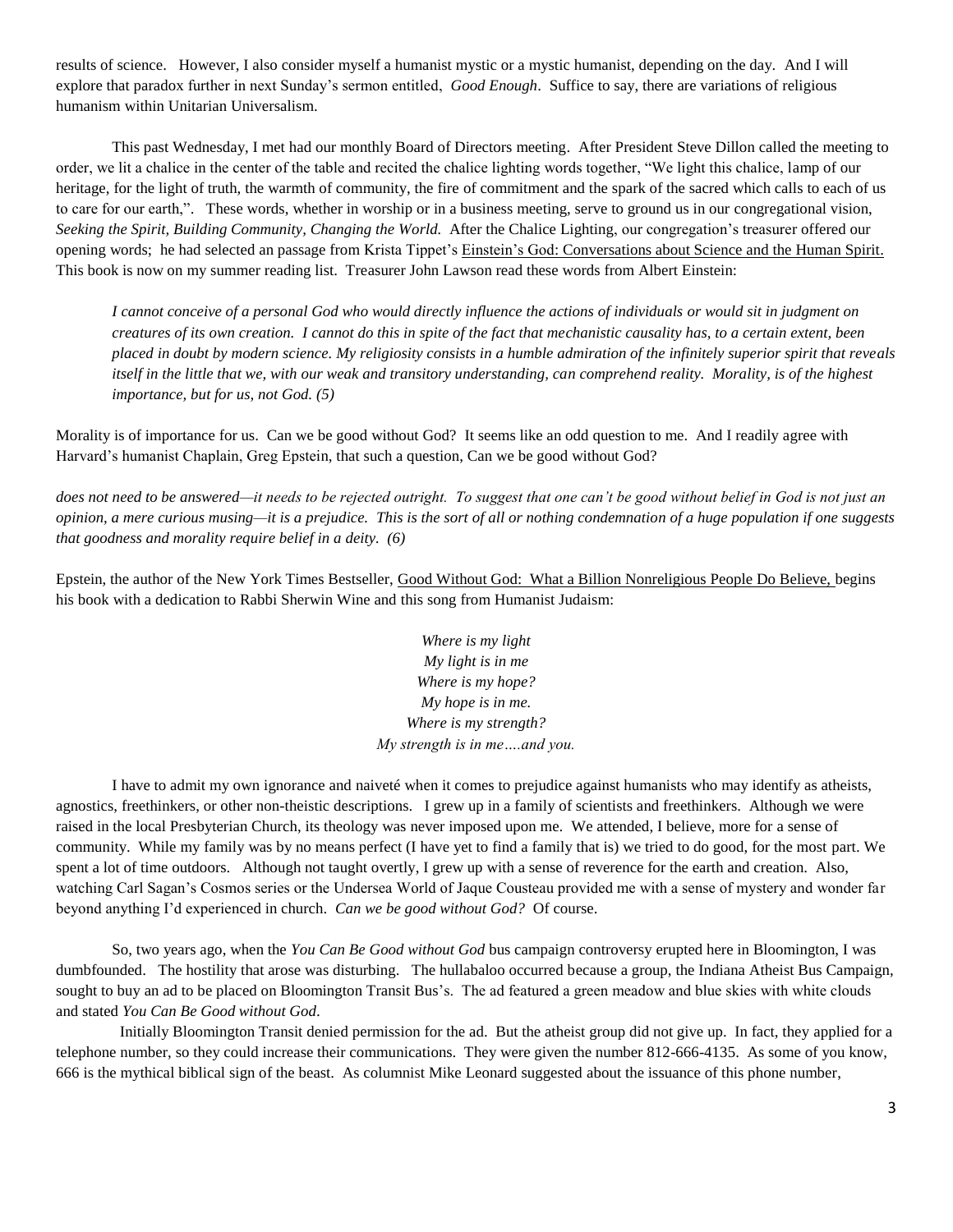"*There's either a sense of humor at work here, a vindictive streak, or divine interference.," (7)* I prefer to think it was a sense of humor. I don't believe for an instant that it was divine interference. And my guess, after the ensuing hate messages that came forward as a result of this campaign, is that it easily could have been pure vindictiveness.

"We're taking it with good humor," said an IU student who was the PR representative for the *Good without God Campaign.* Later in the article, however, she acknowledged that they asked for a business number because they "wanted to screen phone calls so no individual would receive death threats." (7) Death threats? For identifying as an atheist?

After Bloomington Transit denied permission for the ad, the atheist group filed a suit in federal court on May  $9<sup>th</sup>$ , 2009. Before the suit was heard, Bloomington transit changed their mind and allowed permission for the ad. Starting on *"Aug. 20th,2009 five Bloomington Transit buses carried advertisements that said, "You can be good without God."* This was followed by*, five other city buses which had advertisements that conceded the point but extended the argument: "You cannot be saved without Jesus." (8)* In the end Bloomington transit implemented a new policy prohibiting any non-profit ads appearing on buses. And that was that, well, at least for the buses. Of note, some atheist groups have t-shirts which state on the front, Non-Prophet.

In his book, Good without God, Chaplain Epstein addresses the negativity many Americans have towards atheists and nonbelievers. Ongoing polling over the years shows that *approximately half of all Americans say that they would refuse to vote for a well-qualified atheist candidate for public office. (6, pg x).* In fact, a University of Minnesota sociological found that *Americans rate atheists below Muslims, recent immigrants, gays and lesbians and other minority groups in "sharing their vision of American Society." (6, pg 243)* Good gravy Marie.

To the humanists in this congregation, particularly those who identify as atheists, I stand in this Unitarian Universalist pulpit and say welcome. You have a spiritual home here. I say thank you for your humanity, and the goodness you exemplify over and over. Thank you for being part of this community which strives to "Seek the Spirit (however you define that) Build community. And Change the world." I also want to thank everyone in this congregation who responded with letters to the editors and columns during the bus ad controversy (John Crosby). And I want to apologize for not making a public statement myself. I don't recall why I didn't. I must have had my head up my armpit. I will do better in the future.

In Good without God, Harvard humanist Chaplain Greg Epstein reports that one billion people on this planet identify as atheist, agnostic, freethinkers or nonreligious. Although half of these folks say they do have some sense of spirit, Epstein points out that this still leaves half a billion that do not believe in any supernatural existence. Epstein also points out that 15% of Americans are non-religious and this is the fastest growing religious demographic in our country.

And here's where I diverge with Chaplain Epstein, because he concisely says that "You're not religious if you don't believe in God," (6, pg x). I know a lot of people whom I consider religious who do not believe in God. Also a few pages later he misrepresents Unitarian Universalists by naming us as as arch-liberal Christians. From my reading of Good without God, Epstein seems unaware of our wide theological range. Some religious humanists, like Reverend Kendyll Gibbons, have no belief in supernatural beings or forces, and others, like myself, do to some extent. The amazing thing is that we are all Unitarian Universalists, a religious people, "*Seeking the Spirit. Building Community. Changing the World."*

And here's where I come back in alignment with Chaplain Grep Epstein who emphasizes throughout his book, the need for community. In fact, he recounts the story of his father who had left his Jewish religious community early in life to pursue a more humanist path. When Epstein was eighteen years old his father died of lung cancer and Epstein was acutely aware of his father's loneliness and probably his own as well. He states, "Science can teach us a great deal like what medicine to give to patients in a hospital, but science won't come and visit us in the hospital." (6, pg xvi)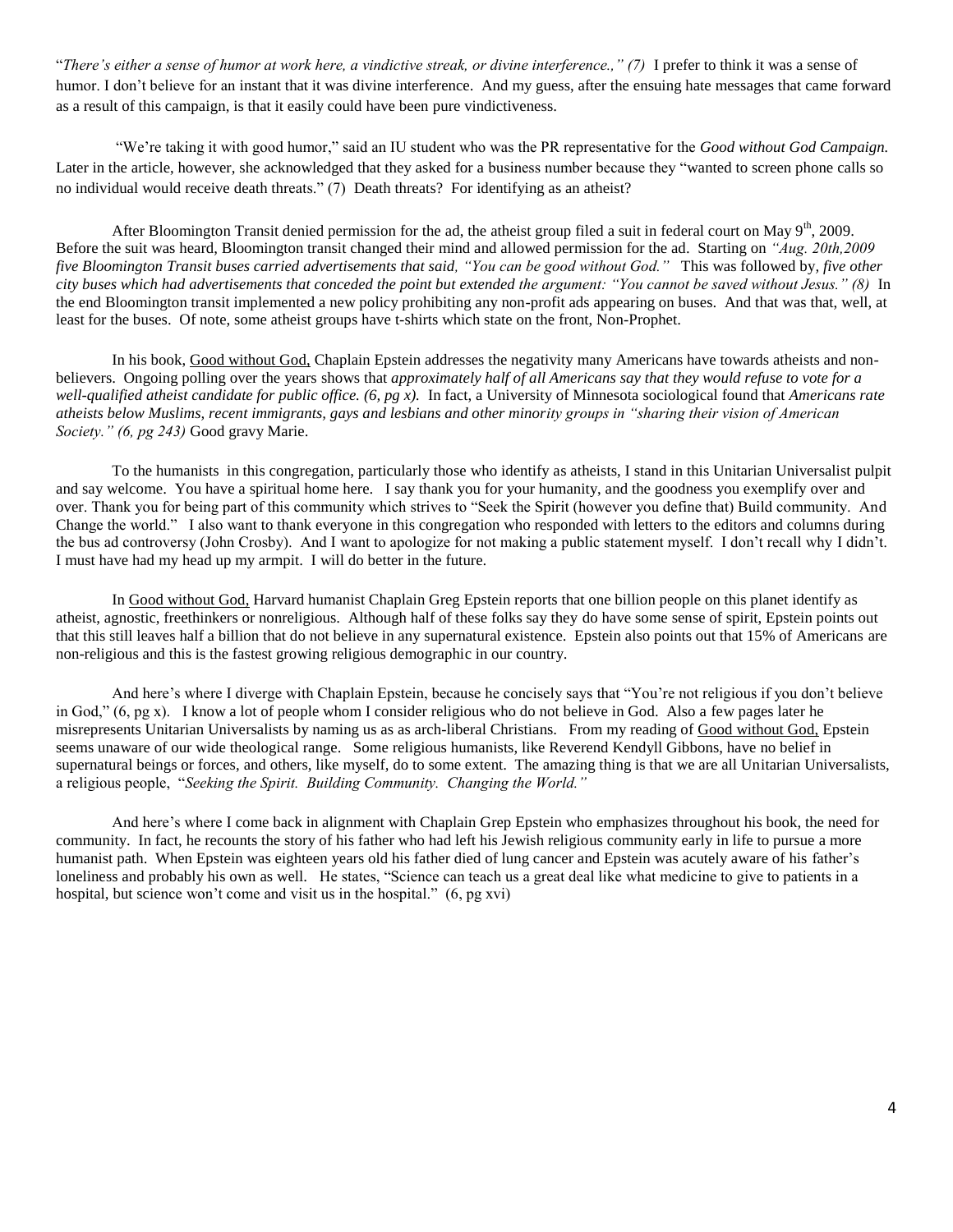"I believe," Epstein concludes, "that community is the heart of Humanism." (xvii). And I believe that community is the heart of Unitarian Universalism. Seeking the spirit brings us into community, and building community allows us to hold one another in that pale moonlight, that pale moonlight, so we can garner the strength to go back out into the world and…and do good.

> *Where is my light? My light is in me Where is my hope? My hope is in me Where is my strength? My strength is in me….and you.*

Reverend Kendyll Gibbons says of community:

*Over time, the church becomes a vessel which holds us, in moments of tragedy and transformation, in moments of need and vulnerability, in our most urgent questions of meaning. It is the chalice which carries the heritage of our tradition as it is handed from one generation to the next. (from one meeting to the next) Within this structure we learn to practice the disciplines of covenant; to mourn, to remember, to promise and to rejoice, and we take responsibility for a future beyond our own gratification.*

And for me, that is the crux of our spiritual quest, to move beyond our own gratification, to move beyond our small ego-selves to connect to something deeper and larger, whether that be truth, beauty, justice, commitment, earth, spirit, mystery, Goddess, God, Gods, compassion, (some of the above, all of the above)….or simply the ineffable which we find in silence, music, nature, or community. The inexpressible connections. The sacred connections. The connections of reverence. The religious connections. The connections that calls to be our best human selves.

Chaplain Greg Epstein says he likes the word humanist (1) because it emphasizes that we are human 2) because it accentuates that we are trying to do good on behalf of all human beings and the natural world that surrounds us and sustains us and 3) because [he says] I don't want to just define myself as an atheist or agnostic. I don't want to define myself according to a god that someone else might happen to believe in. I want to define myself positively. (9, pg 8)

Die Gendanke Sind Frei, which will sing in a moment for our closing hymn, celebrates the German freethinkers who rose in the early-19<sup>th</sup> century. In 1848 there was a great migration of these German freethinkers to the United States. Many settled in St. Louis, Indianapolis and parts of Texas and Wisconsin. Known as the 48ers, they were influential within the developing humanist movement, and in a few places, Unitarian Universalism.

When I was in Wisconsin, I would occasionally preach at a nearby Unitarian Universalist Fellowship known as the Free Congregation of Sauk County. It was established in 1842 as the Freie Gemeinde Von Sauk County, and they still celebrate their German Freethinkers heritage. I looked them up on their web-site yesterday, and noticed they were having their annual summer worship gathering and picnic for all the local Unitarian Universalist congregations. Starting at 10am. I preached at that gathering once. I believe my theme was poetry. I chuckled when I noticed their theme for today: Humanism.

Let us sing in the spirit of humanism and all free thinkers throughout the world. #291 Die Gedanken Sind Frei.

- (1) [www.americanhumanist.org](http://www.americanhumanist.org/)
- (2) Schultz, William *Our Humanist Legacy* [\(www.uuworld.org/assets/php\)](http://www.uuworld.org/assets/php) November December, 2003.
- (3) Muder, Doug, *Before words: The Spirituality of Humanism,* UU World Magazine, Summer 2011.
- (4) Gibbons, Kendyll, Reverend Doctor, [http://firstunitarian.org/people/kendyl-gibbons.](http://firstunitarian.org/people/kendyl-gibbons)
- (5) Tippett, Krista, *Einstein's God: Conversations about Science and the Human Spirit,* (Penguin Books, London, England) 2010.
- (6) Epstein, Greg, *Good without God: What a Billion Nonreligious People Do Believe,* (HarperCollins, New York, NY) 2009.